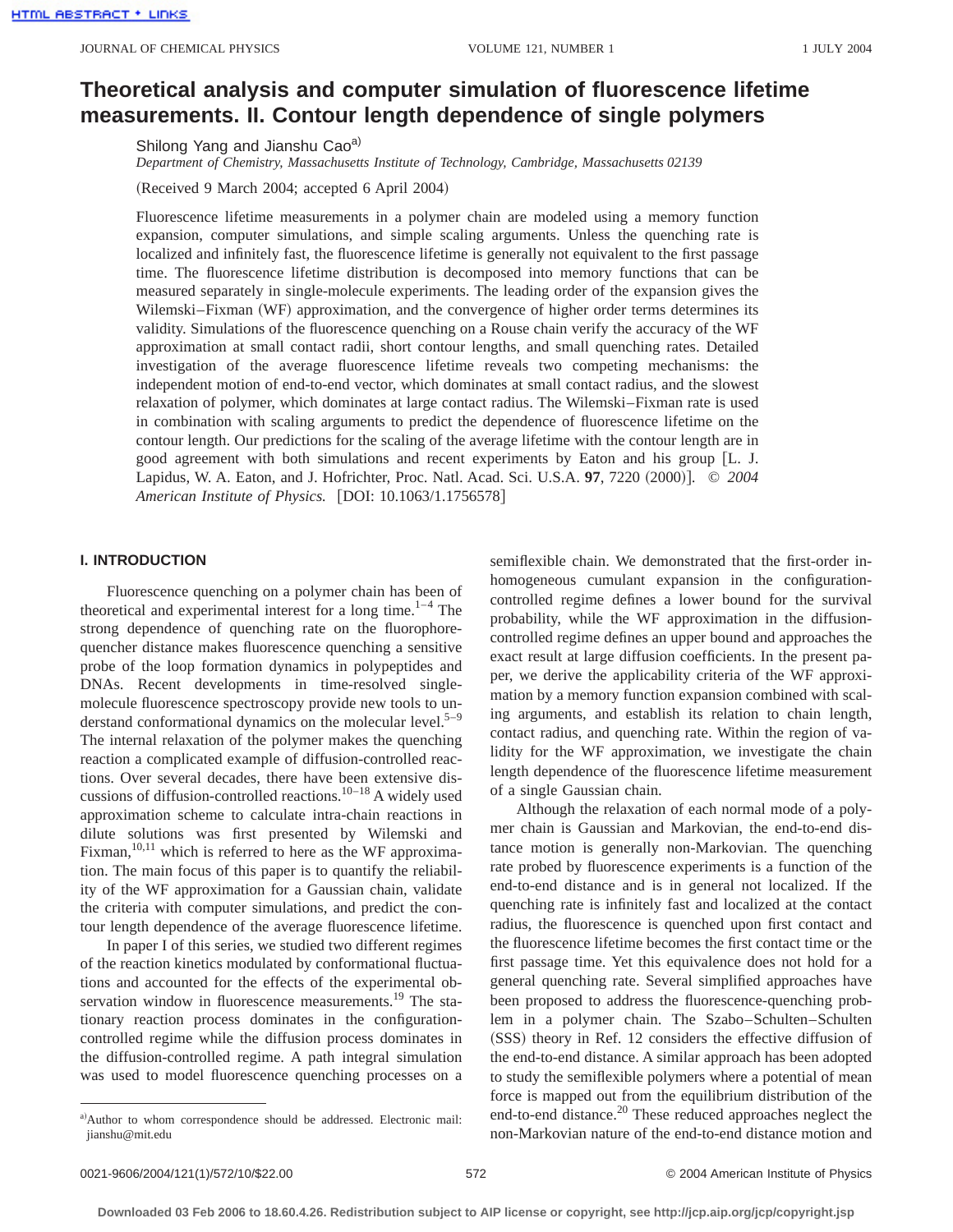do not necessarily describe the complete range of scaling relations between the first passage time and the contour length even for a simple Rouse chain. The WF approximation, although derived from a Markovian approximation for the quenching rate, works surprisingly well for a Gaussian chain and has been validated in a set of experiments and simulations.<sup>2</sup> For a diffusion process with a delta-function reaction rate, the quenching rate degree of freedom is Markovian and the WF approximation becomes exact. In Appendix A, we demonstrate this special case and the equivalence of the delta-function sink and the radiative boundary condition. In general, the applicability of WF approximation to a polymer system depends strongly on the contour length, the experimental quenching rate, the contact radius, the solvent viscosity, etc. In Sec. II, we discuss a generalized expansion of the WF approximation and a quantitative criteria for its reliability for a Gaussian chain.

For real polymers such as polypeptide chains, fluorescence lifetime measurements provide a quantitative tool to investigate the effects of chain contour length and stiffness. In a series of fluorescence quenching experiments, Eaton *et al.* studied these effects in the diffusion-controlled regime by varying intervening residues on a polypeptide chain. In their experiments, a fluorophore-quencher pair, for example, tryptophan and cysteine, are attached to the ends of a polypeptide chain. On optical excitation, the fluorophore is excited to a state with long lifetime, and is quenched efficiently upon contact with the quencher. The average quenching lifetime  $\langle t \rangle$  clearly indicates the loop formation. Their experiments show that the effective quenching rate  $k_{\text{eff}}$  $=1/(t)$  exhibits an  $N^{-3/2}$  dependence for long chains and has a nonmonotonic *N* dependence for short chains due to chain stiffness. In Sec. III C, a theoretical calculation is carried out to investigate this observation. Fluorescence resonance energy transfer (FRET) is another promising tool to probe polymer dynamics on short time and length scales. In FRET experiments donor and acceptor dye molecules are attached at two different points of one polymer or two different polymers. Upon excitation, nonradiative energy transfer from donor to acceptor may occur. The energy transfer rate has an inverse power-law dependence on the donor–acceptor distance. According to Förster theory,  $K(R) = k_F(R/R_F)^{-6}$ , with  $R_F$  the Forster radius at 50% transfer efficiency. A recent Brownian dynamics simulation by Srinivas and Bagchi showed a power-law dependence of the average lifetime on the chain length with an exponent of  $2.6<sup>21</sup>$  A power-law dependence with a smaller exponent was observed earlier by Pastor, Zwanzig, and Szabo in a simulation of the first passage time in a Rouse chain. $^{13}$  The larger exponent observed in the FRET simulation may arise from the  $1/R<sup>6</sup>$  dependence, or an enhancement of the effective persistence length from the excluded volume effects. In Sec. III we analyze the contour length dependence based on the semiflexible Gaussian chain model for polymers.<sup>22</sup>

## **II. MEASUREMENTS AND CALCULATIONS OF AVERAGE FLUORESCENCE LIFETIME**

Let us consider a general scenario where a fluorophore is attached to one end of a chain polymer and a quencher is attached to the other end. The fluorescence-quenching process determined by the rate *K* is coupled to the internal relaxation of the polymer described by the relaxation operation  $\mathcal{L}$ . The survival probability of the fluorescence evolves as

$$
\dot{P}(t) = \mathcal{L}P(t) - KP(t),\tag{1}
$$

where the operator  $\mathcal L$  represents the internal relaxation of the polymer and reduces to the Smoluchowski operator for simple diffusion, and  $K = K(R)$  is the first-order reaction rate coefficient which depends on the fluorophore-quencher distance *R*. In bulk measurements, we optically excite the fluorophores attached to polymers in solution to their excited states at zero time and then monitor the total fluorescence intensity. The average fluorescence lifetime is obtained by integrating the decay profile of fluorescence intensity. In single-molecule experiments, short laser pulses are constantly applied to the single polymer at high frequency so that the fluorophore is quickly pumped back to its excited state once the fluorescence is quenched by the quencher. As a result, fluorescence trajectories are registered with instantaneous interruptions of quenching events. With these sequences of events, we can determine the fluorescence lifetime distribution function and other single-molecule quantities, such as the multiple-event density and high order memory functions discussed later in this section. In comparison to bulk measurements, these single-molecule trajectories provide detailed information of the polymer dynamics without inhomogeneous averages, which is a powerful tool to probe conformational dynamics on the molecular level.

### **A. First passage time and fluorescence lifetime**

When the quenching process is localized, e.g., *K*(*R*)  $= q_0 \delta(R - a)$ , the fluorescence-quenching event is a clear indication of the formation of a physical contact. For  $q_0$  $\rightarrow \infty$ , the fluorescence is quenched upon first contact and the quenching reaction reduces to the Smoluchowski boundary condition. In this limit the quenching time or the fluorescence lifetime becomes the first passage time or the first contact time. In reality, the fluorescence is not quenched completely upon contact. As a result, the fluorescence lifetime includes contributions from the second contact, the third contact, and so forth. These additional contributions distinguish the fluorescence lifetime from the first passage time.

In Fig. 1, we plot the simulation results of a Rouse chain. The simulation details are elaborated in Sec. II D. The deltafunction quenching rate  $K(R) = q_0 \delta(R - a)$  is approximated by a narrow Gaussian and the contact radius is identical to the bond length. The mean first passage time is obtained from simulation assuming the same Smoluchowski boundary condition as in Ref. 13. At large  $q_0$ 's, the average fluorescence lifetime approaches the mean first passage time. This result demonstrates the difference between the fluorescence lifetime and the first passage time, and this difference approaches zero in the limit  $q_0 \rightarrow \infty$ .

In Appendix A, we discuss the equivalence of radiative boundary condition and delta-function sink. For the reaction rate given by  $K(r) = k_0 \delta(r-a)$  and *r* governed by the diffusion operator  $\mathcal{L}$ , the WF approximation becomes exact and  $\hat{\chi}_1(0)$  is the first contact time. In the limit  $k_0 \rightarrow \infty$ , the aver-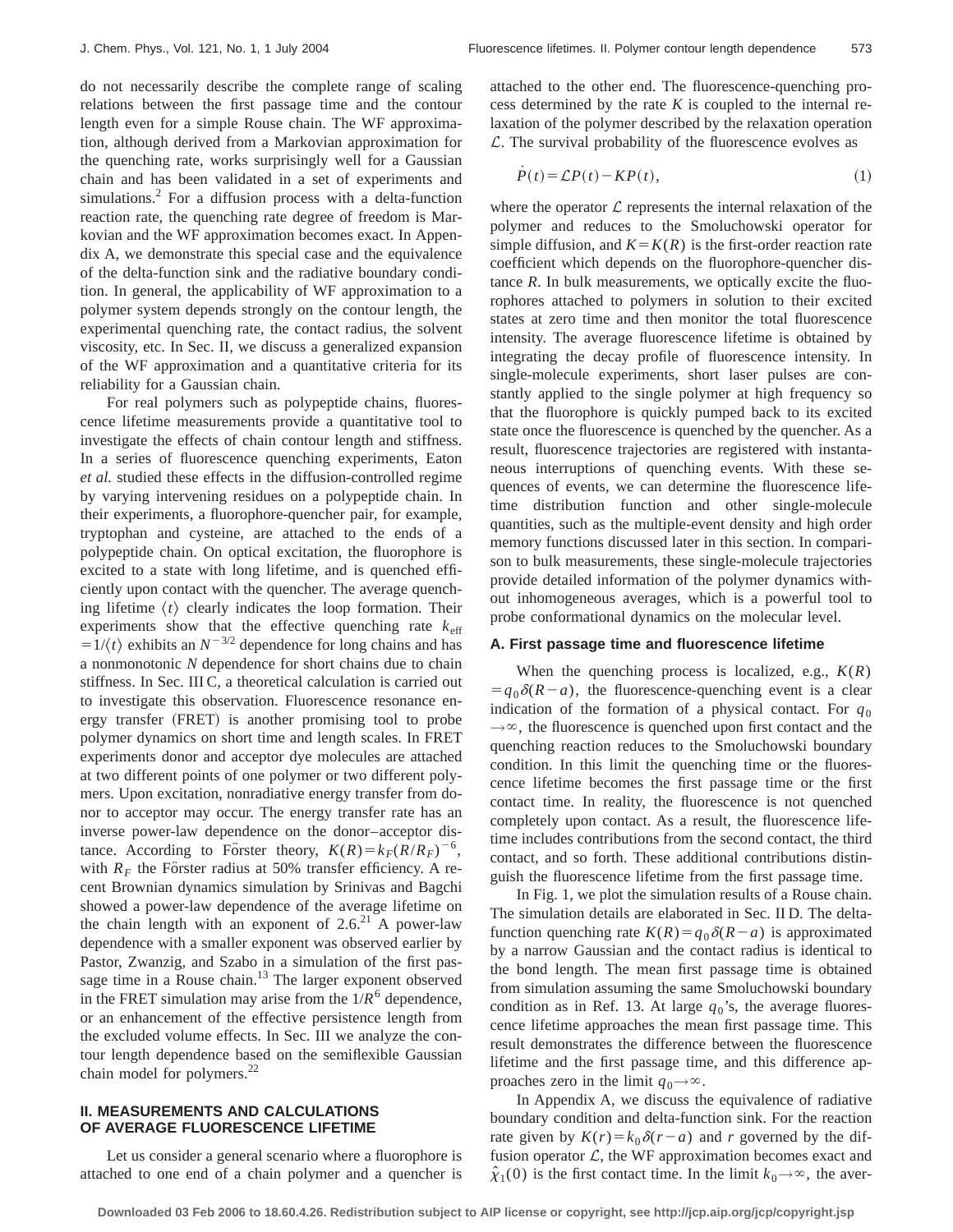

FIG. 1. The difference between the mean first passage time and the average fluorescence lifetime. The delta-function quenching rate  $K(R) = q_0 \delta(R)$  $(a-a)$  is approximated by a narrow Gaussian in the simulation. The mean first passage time is obtained by assuming a Smoluchowski boundary condition.

age fluorescence lifetime is equivalent to the first passage time. In general, this equivalence does not hold when *K* is not infinitely fast and localized, or when  $\mathcal L$  is not a diffusion operator.

### **B. Generalized Wilemski–Fixman expansion and single-molecule measurements**

In the time domain, the quenching time distribution is the time derivative of the survival probability  $F(t)$ =  $-dS(t)/dt$ , which in Laplace space is

$$
\hat{F}(z) = 1 - z\hat{S}(z). \tag{2}
$$

For the diffusion-controlled reaction, the survival probability is  $\hat{S}(z) = \langle (z + K - \mathcal{L})^{-1} \rangle$ , where  $\langle \cdots \rangle$  represents the ensemble average over the initial equilibrium configuration. As such, the mean quenching time  $\langle t \rangle = -\hat{F}^{\prime}(z=0)$  is equivalent to the average lifetime  $\hat{S}(0)$ . We can also demonstrate this relation within the modulated reaction model discussed in literature.<sup>22–24</sup> The probability density for a quenching event at time *t* is the cumulative probability to have the previous quenching event occurring at least *t* time before, giving

$$
F(t) = \left\langle \int_{t}^{\infty} K e^{-(K-\mathcal{L})\tau} K d\tau \right\rangle.
$$
 (3)

The Laplace transform of the quenching time distribution is  $\hat{F}(z) = z^{-1} \langle K[(K-\mathcal{L})^{-1}-(z+K-\mathcal{L})^{-1}]K \rangle$ , which is equivalent to Eq.  $(2)$ . This interpretation relates the quenching time distribution function to the single event distribution function,  $\langle Ke^{-(K-\mathcal{L})\tau}K\rangle$ , discussed in Refs. 23 and 24, which provides a unique way to determine the lifetime distribution function in single-molecule measurements.

To calculate the average fluorescence lifetime, we derive a rigorous expression of  $\hat{S}(0)$ . First we expand the survival probability as

$$
\hat{S}(z) = \left\langle \frac{1}{z + K - \mathcal{L}} \right\rangle
$$
\n
$$
= \frac{1}{z} - \frac{1}{z^2} \langle K \rangle + \frac{1}{z^2} \langle K \hat{G}(z) K \rangle
$$
\n
$$
- \frac{1}{z^2} \langle K \hat{G}(z) K \hat{G}(z) K \rangle + \cdots
$$
\n
$$
= \frac{1}{z} - \frac{1}{z^2} \langle K \rangle + \frac{1}{z^2} \left\langle \frac{\langle K \rangle^2}{z} + \langle K \hat{G}' K \rangle \right\rangle
$$
\n
$$
- \frac{1}{z^2} \left\langle \frac{\langle K \rangle^3}{z^2} + 2 \langle K \hat{G}' K \rangle \frac{\langle K \rangle}{z} + \langle K \hat{G}' K \hat{G}' K \rangle \right\rangle + \cdots,
$$
\n(4)

where  $\hat{G}(z) = 1/(z - \mathcal{L})$  is the Laplace transform of the Green's function  $G(t)$  for internal relaxation, and  $\hat{G}'(z)$  $= \hat{G}(z) - P_{eq}/z$  is obtained by subtracting the asymptotic limit  $P_{eq}/z$  from  $\hat{G}(z)$ . This expansion is identical to Eq.  $(10)$  in paper I of this series,<sup>19</sup> and is cited here for completeness. Then we re-sum the expansion, leading to

$$
\hat{S}(z) = \frac{1 + \Omega(z)}{k + z[1 + \Omega(z)]}.
$$
\n<sup>(5)</sup>

 $k = \langle K \rangle$  is the homogeneous average of the reaction rate and  $\Omega(z) = k^{-1} \sum_{n=0}^{\infty} (-1)^n \hat{Y}_n(z)$ . Given the definition of the *n*th order memory function  $\hat{\chi}_n(z) = k^{-(n+1)} \langle K \hat{G}' K \cdots \hat{G}' K \rangle$ , we obtain the relation between  $\hat{Y}_n(z)$  and the memory functions

$$
k^{-2}\hat{Y}_0(z) = \hat{\chi}_1(z),
$$
  
\n
$$
k^{-3}\hat{Y}_1(z) = \hat{\chi}_2(z) - \hat{\chi}_1^2(z),
$$
  
\n
$$
k^{-4}\hat{Y}_2(z) = \hat{\chi}_3(z) - 2\hat{\chi}_1(z)\hat{\chi}_2(z) + \hat{\chi}_1^3(z),
$$
  
\n
$$
k^{-(n+1)}\hat{Y}_{n-1}(z) = \hat{\chi}_n(z) - \sum_{j=1}^{n-1} \hat{\chi}_j(z)k^{-(n-j+1)}\hat{Y}_{n-j-1}(z).
$$
\n(6)

The re-summation result for the special case with  $\mathcal L$  being the diffusion operator is derived in Ref. 19. Under the Markovian assumption of the quenching rate,  $\hat{\chi}_n(z) = \hat{\chi}_1^n(z)$ , we have  $Y_{n\geq 1} = 0$ , and the expansion in Eq. (5) reduces to the well-known WF approximation

$$
\hat{S}(z) = \frac{1 + k\hat{\chi}_1(z)}{k + z[1 + k\hat{\chi}_1(z)]}.
$$
\n(7)

In fact, the *n*th order memory function can be measured directly from single-molecule experiments. In these experiments, a high frequency laser source is constantly applied so that the fluorophore is re-excited once the fluorescence is quenched. Consequently, temporal trajectories of quenching events in a single polymer are recorded. The  $n+1$  event density  $\hat{N}_{n+1} = k^{-1} \langle K \hat{G}(z) K \cdots K \hat{G}(z) K \rangle$  can be collected from these single-molecule trajectories and provides a comprehensive probe of the *n*th order memory function<sup>23,24</sup>

$$
\hat{\chi}_n(z) = k^{-n} \left[ \hat{N}_{n+1}(z) - z^{-1} \sum_{j=0}^{n-1} k^{j+1} \hat{\chi}_j(z) \hat{N}_{n-j}(z) \right] \tag{8}
$$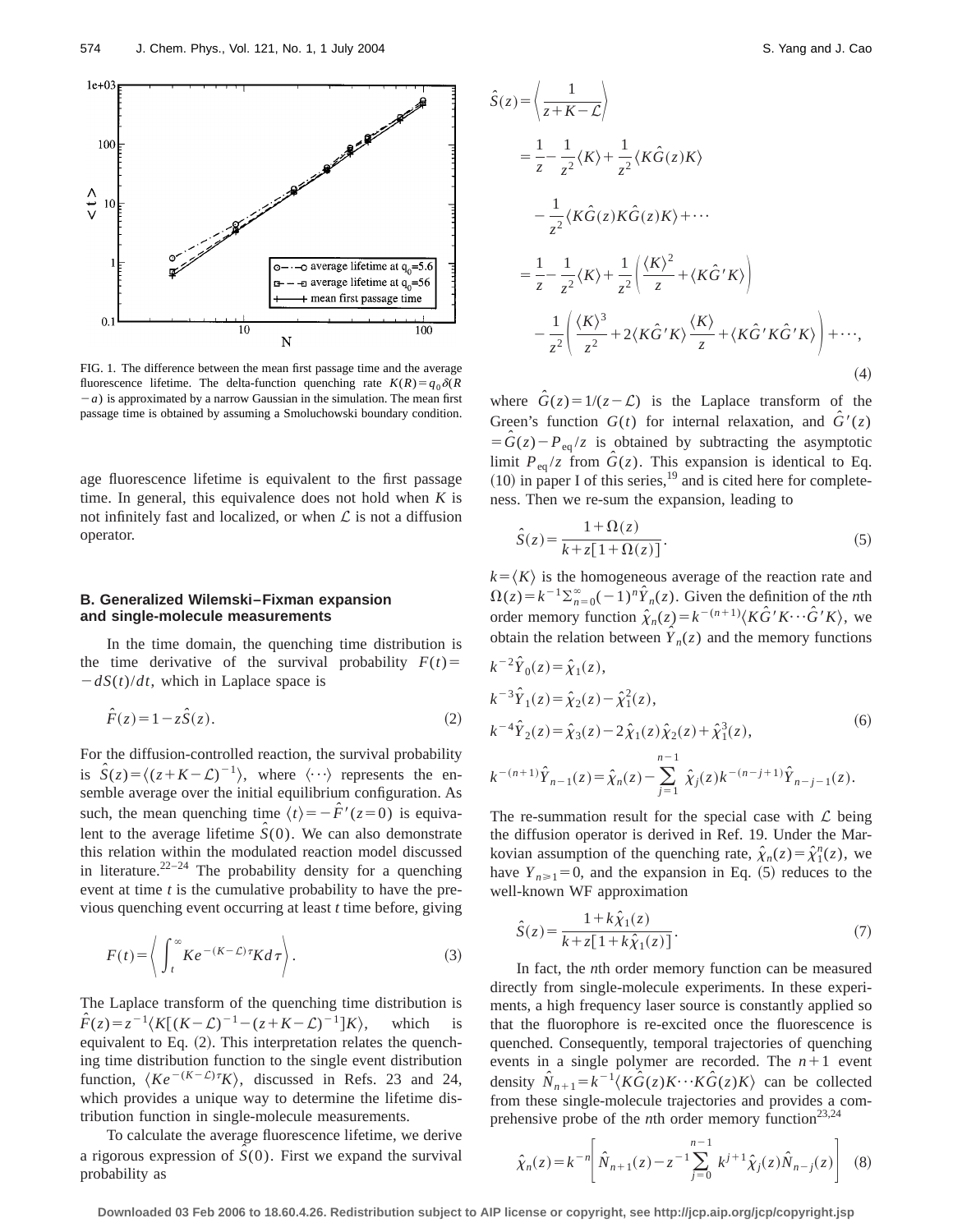with  $\hat{N}_1 = 1$  and  $\hat{\chi}_0(z) = 1$ . Equations (5) and (8) provide a link between the ensemble-averaged fluorescence intensity measurements and the single-molecule multi-event measurements.

### **C. Criteria for applying WF approximation**

The average fluorescence lifetime is obtained easily from the expansion

$$
\langle t \rangle = \hat{S}(0) = k^{-1} + k^{-2} \sum_{n=0}^{\infty} (-1)^n \hat{Y}_n(0),
$$
 (9)

which reduces to the WF approximation  $\langle t \rangle = 1/\langle K \rangle$  $+\hat{\chi}_1(0)$  if truncated at the first order. The accuracy of the WF approximation is determined by the contribution from higher order terms in the expansion. Although a rigorous proof of the convergence criteria for the alternating series expansion is not available, we can estimate the higher order contributions for a Gaussian chain. From previous discussion, we know that all the nonzero contributions of the higher order terms arise from the non-Markovian nature of the quenching rate. Rescaling the time by the slowest relaxation time  $\tau_R$ , we estimate  $\hat{Y}_n(0) \propto k^{n+2} \tau_R^{n+1}$ , which leads to the sufficient criteria for the applicability of the WF expression

$$
k \tau_R \le 1. \tag{10}
$$

This criteria involves two time scales of the reaction dynamics: the homogeneous average reaction time 1/*k* and the slowest relaxation time  $\tau_R$ . Equation (10) requires the relaxation time scale to be smaller than the reaction time scale, which is consistent with the local equilibrium approximation.13,25

For a quenching reaction with a delta-function sink  $K(R) = q_0 \delta(R - a)$  on a Rouse chain, the homogeneous average rate is  $k \sim q_0 a^2/N^{3/2} b^3$ , given that the contact radius *a* is normally much smaller than the equilibrium end-to-end distance. The slowest relaxation time is  $\tau_R \sim N^2 b^2/D_0$  where *b* is the equilibrium bond length. Combination of *k* and  $\tau_R$ yields an explicit expression of the criteria in Eq.  $(10)$ 

$$
k\tau_R \sim q_0 b \frac{N^{1/2} b^2}{D} \left(\frac{a}{b}\right)^2.
$$
 (11)

Therefore, for a Gaussian chain of fixed bond length the WF approximation is accurate for short contour length *N*, small contact radius *a*, small quenching rate  $q_0$ , or large diffusion coefficient  $D_0$ .

#### **D. Simulation of a Rouse chain**

To examine the accuracy of the criteria in Sec. II C, we perform computer simulations to compute the average fluorescence lifetime in a Rouse chain. In our simulation, we consider a Rouse chain with a fluorophore attached to one end and a quencher attached to the other end. The potential energy of the chain is

$$
\beta U = \frac{3}{2b^2} \sum_{n=1}^{N-1} (\mathbf{r}_n - \mathbf{r}_{n+1})^2,
$$
\n(12)



FIG. 2. The average fluorescence lifetime from the WF approximation compared to the simulation: (a)  $a=0.1$ ,  $q_0=5.6$ ; (b)  $a=1.0$ ,  $q_0=5.6$ ; (a)  $a$  $=1.0$ ,  $q_0=0.56$ . The simulation results are shown as plus symbols and the WF approximation  $\langle t \rangle = 1/\langle K \rangle + \hat{\chi}_1(0)$  is shown as dot-dashed lines. As *a*,  $q_0$ , or *N* decreases, the WF approximation approaches the simulation results.

where *b* is the equilibrium bond length and  $\mathbf{r}_n$  is the position of the nth bead. The quenching time is averaged over many trajectories. For each trajectory, the initial configuration is generated from the equilibrium distribution  $P_{eq} = N \exp$  $[-\beta U]$ , and N is the normalization factor. Here we adopt the Ermak–McCammon algorithm to generate dynamic trajectories of Rouse chain.<sup>13,26</sup> The evolution of the nth bead's position is

$$
\mathbf{r}_n(t+\Delta) = \mathbf{r}_n(t) - D_0 \nabla_n \beta U \Delta + \mathbf{x}_n, \qquad (13)
$$

where  $\Delta$  is the time step and  $\mathbf{x}_n$  is a random displacement from a normal distribution with zero mean and variance  $2D_0\Delta$ . The quenching probability for each time step is 1  $-\exp[-K(R)\Delta]$  and *R* is the end-to-end distance at time *t*. Upon detection of a quenching event in our simulation, we record the quenching time and restart the simulation with a new initial configuration. In our simulation we take  $b=1$ ,  $D_0=1$  and use a specific functional form of quenching rate,<sup>3,4</sup>  $K(R) = q_0 \exp[-\gamma(R-a)]$  with  $\gamma = a^{-1}$ .

The results for the average fluorescence lifetime are displayed in Fig. 2. The criteria in Eq.  $(11)$ , although obtained from simple scaling arguments, is surprisingly reliable. At  $a=0.1$ ,  $q_0=5.6$ , the WF expression reproduces all the simulation results for the contour lengths up to  $N=100$ . At a larger contact radius  $a=1$  with  $q_0$  fixed, the WF approxima-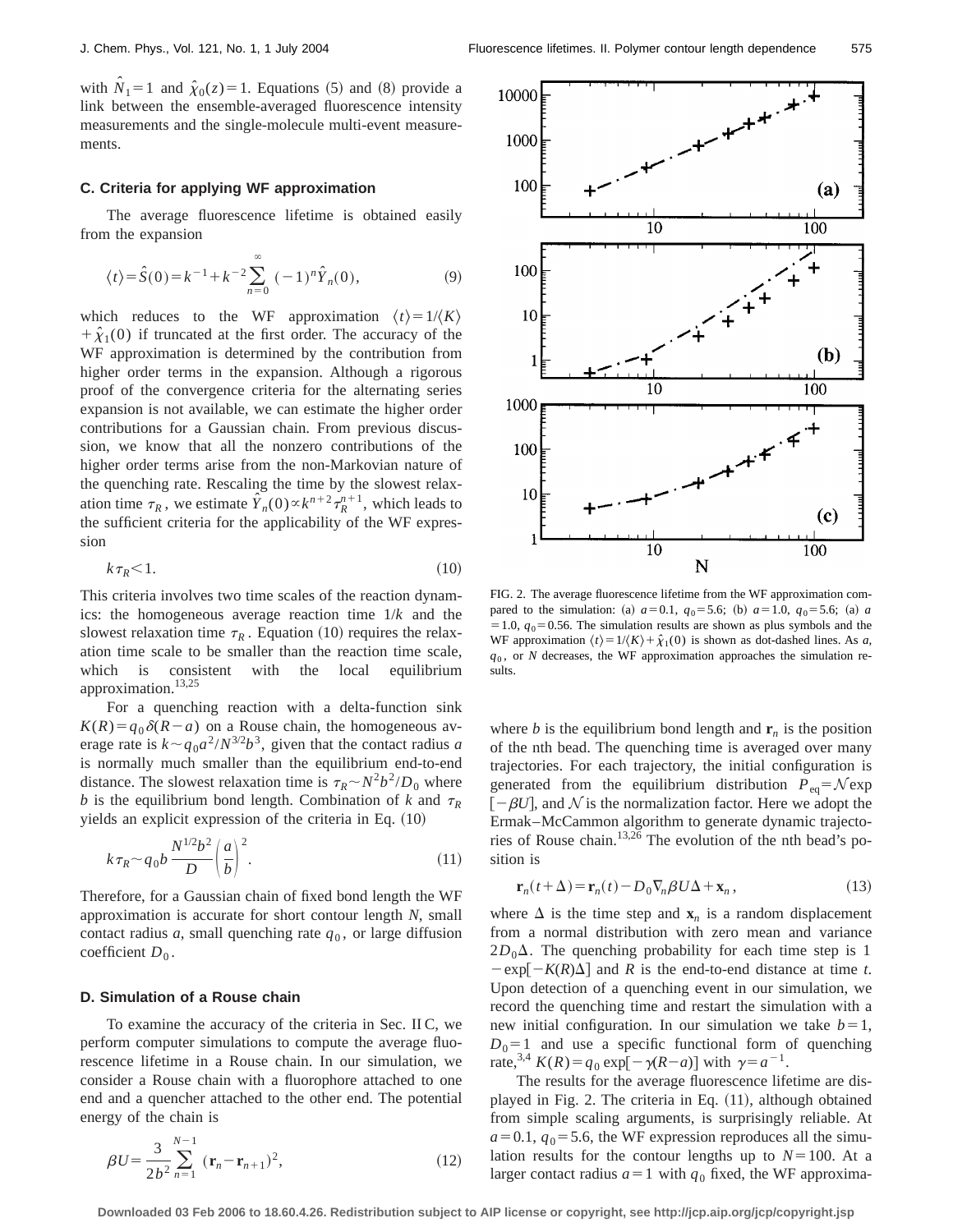

FIG. 3. Scaling of  $1/(K)$  and  $\hat{\chi}_1(0)$ : (a)  $a=0.1$ ,  $q_0=5.6$ ; (b)  $a=1.0$ ,  $q_0$  $=$  5.6; (a)  $a=1.0$ ,  $q_0=0.56$ .  $1/\langle K \rangle$  is shown as plus symbols and  $\hat{\chi}_1(0)$  is shown as square symbols. The scaling relations are shown in dot-dashed lines.

tion deviates from the simulation result, and the deviation becomes more prominent at larger contour lengths. At lower quenching rates  $q_0$ , the WF approximation shows excellent agreement with simulation. In all three subplots, the agreements are generally better for shorter Rouse chains. As predicted by Eq.  $(11)$ , for short contour lengths, small contact radii or small  $q_0$ , the relaxation time scale is much smaller than the reaction time scale. In this limit, the Markovian assumption of the quenching rate or the local equilibrium approximation becomes valid, so the WF approximation is accurate.

It can be seen from Fig. 2 that the WF results have different slopes in the log–log plot at different contact radii. As demonstrated in Sec. II C, the WF approximation includes two contributions, the homogeneous average rate  $1/(K)$  and the average relaxation time  $\hat{\chi}_1(0)$ . To examine the details of the length dependences, we plot these two contributions separately in Fig. 3. The scalings of both quantities with contour length show strong dependencies on the contact radius;  $1/(K)$  scales as  $N^{3/2}$  at  $a=0.1$  and has a smaller scaling exponent at a larger contact radius  $a=1$ . The scaling exponent of  $\hat{\chi}_1(0)$  decreases with the contact radius. Different contour length dependences are also observed for different contact radii with Smoluchowski boundary conditions, as shown by Pastor and Szabo's simulations, which corresponds to a delta-function sink in the limit  $q_0 \rightarrow \infty$  (see Sec. II). Based on our calculation and their simulation, different scaling relations for different radii arise naturally from  $\hat{\chi}_1(0)$ . We investigate the contour length dependence in the following section and discuss Fig. 3 further.

### **III. CONTOUR LENGTH DEPENDENCE AND SEMIFLEXIBILITY**

For synthetic and biological polymers, fluorescence lifetime measurements provide a quantitative tool to investigate the dependence of fluorescence lifetime on contour length. Real polymers have excluded volume, hydrodynamic, and monomer-specific interactions, resulting in variations in chain stiffness over a wide range of length scales. In this section we study the effects of semiflexibility and contour length dependence on conformational dynamics of single macromolecules. We limit our discussion to fluorescence quenching and fluorescence resonance energy transfer (FRET). The major difference between them is the distance dependence of  $K(R)$ : the fluorescence-quenching rate falls off exponentially,  $K(R) = q_0 \exp[-\gamma(R-a)]$ , and the FRET rate has an inverse power-law dependence, *K*(*R*)  $=k_F(R/R_F)^{-6}$ .

For a Gaussian chain, the equilibrium distribution of the end-to-end distance is

$$
P_{\text{eq}}(R) = 4 \pi R^2 [2 \pi \langle R^2 \rangle / 3]^{-3/2} \exp[-3R^2 / 2 \langle R^2 \rangle], \quad (14)
$$

where  $\langle R^2 \rangle$  is the mean square end-to-end distance. The Green's function of the end-to-end distance is

$$
G(R,t|R_0) = \sqrt{\frac{2}{\pi}} \frac{\sqrt{3}R}{\sqrt{\langle R^2 \rangle} R_0 \phi(t) \sqrt{1 - \phi^2(t)}}
$$

$$
\times \exp\left[-\frac{3\left(R^2 + \phi^2(t)R_0^2\right)}{2\langle R^2 \rangle[1 - \phi^2(t)]}\right]
$$

$$
\times \sinh\left(\frac{3RR_0\phi(t)}{\langle R^2 \rangle[1 - \phi^2(t)]}\right), \tag{15}
$$

where  $\phi(t)$  is the normalized distance correlation function defined in the literature.<sup>22</sup> For a Rouse chain, the explicit form of  $\phi(t)$  is given by Szabo and others.<sup>13,25</sup>

In paper  $I<sub>1</sub><sup>19</sup>$  we demonstrate that either the reaction or the relaxation time scale can dominate chain conformational kinetics depending on the experimental scenarios. The present discussion centers on the diffusion-controlled regime, which has been measured experimentally and studied numerically.<sup>2,4,13</sup> The WF theory defines two fundamental quantities, the homogeneous average rate  $k=\langle K \rangle$  and the memory function  $\chi_1(t)$ . Both are sensitive to the functional form of the reaction rate. In Secs. III A and III B, we assume a delta-function reaction sink  $K(R) = q_0 \delta(R - a)$  and analyze the dependence of *k* and  $\hat{\chi}_1(0)$  on the persistence length and chain length. Here, *a* is the contact radius for fluorescence quenching processes and the Förster radius  $R_F$  for FRET processes. In Sec. III C, we use an exponential quenching rate and compare our predictions with the fluorescence-quenching experiment by Eaton and his coworkers. In Sec. III D, we discuss the lifetime and yield measurements in FRET experiments.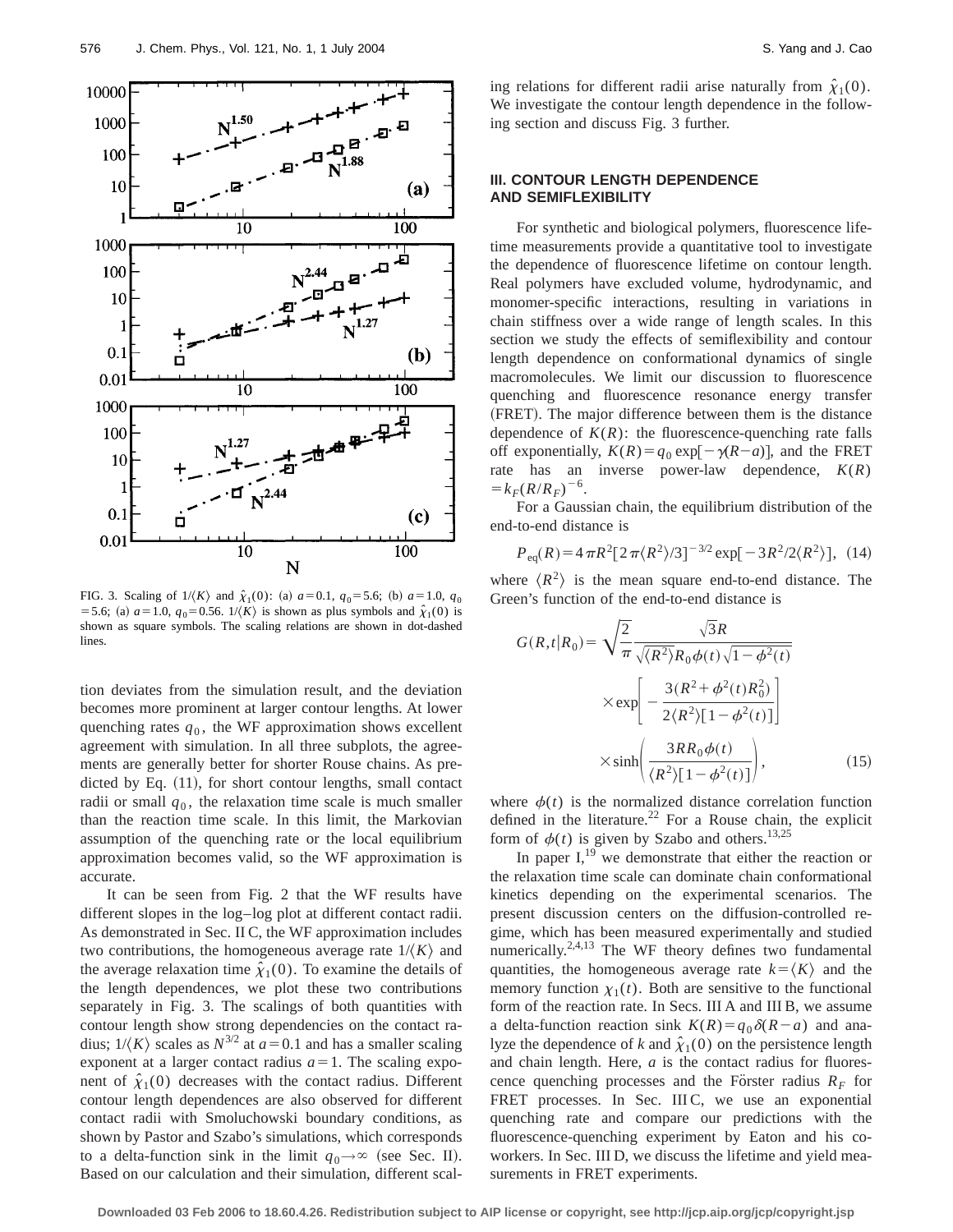

FIG. 4. Equilibrium distribution of the end-to-end distance for the semiflexible Gaussian chain with the persistence length  $L_p = 2$ . The length unit is the equilibrium bond length *b*. The delta-function sink is represented as a solid bar at  $R = a$ . The *N* dependence of the homogeneous average rate *k* is illustrated by the crossing points of the delta-function sink and the equilibrium distributions.

#### **A. Homogeneous average rate k**

Given the equilibrium distribution in Eq.  $(14)$  and the delta-function sink, we have

$$
k \propto \frac{a^2}{\langle R^2 \rangle^{3/2}} \exp\bigg[-\frac{3a^2}{2\langle R^2 \rangle}\bigg],\tag{16}
$$

where the mean square end-to-end distance  $\langle R^2 \rangle$  is a function of *N*. As illustrated in Fig. 4, at extremely small *N*,  $a^2$  $>\langle R^2 \rangle$ , the homogeneous average rate *k* is a probe of the right edge of the distribution and is dominated by the exponential factor  $exp[-3a^2/2\langle R^2 \rangle]$ . For  $a^2$  smaller than  $\langle R^2 \rangle$ , the probe falls on the left edge of the distribution and *k* has a complicated dependence on *N* for small *N*. In the limit of large *N*, and the homogeneous average rate *k* is dominated by the prefactor  $a^2/(R^2)^{3/2}$ . The scaling exponents of *k* with contour length in this regime,  $a^2 \ll \langle R^2 \rangle$ , is summarized in Table I: For a flexible chain with persistence length  $L_p \ll N$ , the mean square end-to-end distance is  $\langle R^2 \rangle = 2Nb^2L_p$  and *k* scales as  $N^{-3/2}$ ; while for a stiff chain with persistence length  $L_p \ge N$ ,  $\langle R^2 \rangle = N^2 b^2$  and *k* scales as  $N^{-3}$ .

### **B. Memory function**  $\hat{\chi}_1(0)$

The memory function  $\chi_1(t)$  for a delta-function sink is rigorously obtained as

TABLE I. Summary of the scaling exponents of  $1/k$  and  $\hat{\chi}_1(0)$  with the contour length in the large *N* limit where  $a^2 \ll \langle R^2 \rangle$ . Depending on the persistence length  $L_p$ , this regime is separated into two regions corresponding to  $L_p \ll N$  and  $L_p \ge N$ , respectively. Small *a* represents the limit  $b/a$  $\gg \sqrt{N}$  while large *a* represents the opposite limit. HI refers to hydrodynamic interactions incorporated in the Zimm model.

|                            | 1/k | $\hat{\chi}_1(0)$ without HI |                         | $\hat{\chi}_1(0)$ with HI |     |
|----------------------------|-----|------------------------------|-------------------------|---------------------------|-----|
|                            |     | Small a                      | Large a Small a Large a |                           |     |
| Flexible chain $L_n \ll N$ | 3/2 | 3/2                          |                         | 3/2                       | 3/2 |
| Stiff chain $L_n \ge N$    |     | 3                            |                         |                           | 7/2 |

$$
\chi_1(t) = \frac{\langle KG(t)K \rangle}{k^2} - 1
$$
  
= 
$$
\frac{1}{2x_0 \phi(t) \sqrt{1 - \phi^2(t)}} \sinh\left(\frac{2x_0 \phi(t)}{1 - \phi^2(t)}\right)
$$
  

$$
\times \exp\left[-\frac{2x_0 \phi^2(t)}{1 - \phi^2(t)}\right] - 1,
$$
 (17)

where  $x_0 = 3a^2/2\langle R^2 \rangle$  and  $\phi(t)$  is the normalized distance correlation function. To estimate the contour length dependence, we expand  $\chi_1(t)$  at small  $2x_0\phi(t)/[1-\phi^2(t)]$ , giving

$$
\chi_1(t) \approx [1 - \phi^2(t)]^{-3/2} - 1 - 2x_0 \phi^2(t) [1 - \phi^2(t)]^{-5/2}
$$
  
+... (18)

At short times, both ends move independently, giving  $\phi(t)$  $\approx 1-6D_0/(R^2)t^{2^2}$  In this time region,  $\phi(t)$  is close to 1 and the expansion is no longer valid. We can estimate the invalid region of the expansion as  $2x_0\phi(t)/[1-\phi^2]$  = 1, giving  $\phi(t) > 1 - x_0$  or equivalently  $t < \langle R^2 \rangle x_0 / 6D_0 = a^2 / 4D_0$ . Accordingly, we break the full integration into two parts  $\hat{\chi}_1(0) = I_1 + I_2$  with

$$
I_1 = \int_0^T \chi_1(t) dt, \text{ and } I_2 = \int_T^\infty \chi_1(t) dt,
$$
 (19)

where  $T = a^2/4D_0$ . Within [0,*T*],  $\chi_1(t) \approx 1/4\sqrt{2}x_0^{3/2}$ , yielding an estimation of the first term

$$
I_1 \sim T/4\sqrt{2}x_0^{3/2} = \langle R^2 \rangle^{3/2}/24\sqrt{3}D_0 a. \tag{20}
$$

Compared to the first passage time  $\sqrt{2\pi}N^{3/2}b^3/12\sqrt{2}D_0a$  in the SSS theory where only the diffusion of the end-to-end distance is considered,<sup>13</sup>  $I_1$  is off by a factor of  $2\sqrt{2\pi}$ . The second term  $I_2$  is essentially dominated by the slowest relaxation time  $\tau_R$ , yielding a different scaling

$$
I_2 \sim \tau_R. \tag{21}
$$

It is clear that two competing processes contribute differently to  $\hat{\chi}_1(0)$ . The diffusive motion of end-to-end vector dominates at short time, while the collective relaxation of the polymer dominates at long time. The relative weights of these two contributions are determined by the contact radius *a*.  $\hat{\chi}_1(0)$  is dominated by  $I_1$  at small *a* and by  $I_2$  at large *a*, and the crossover falls roughly into the region where these two integrals are comparable. The length dependence of  $\hat{\chi}(0)$  is determined by both  $I_1$  and  $I_2$ . For the dependence on semiflexibility and contact radius, we make several observations.

(1) For a flexible chain when  $L_p \ll N$ , the mean square end-to-end distance is  $\langle R^2 \rangle = 2Nb^2L_p$  and the slowest relaxation time is  $\tau_R \sim N^2 L_p b^2 / D_0$ . Hence,  $I_1 \sim N^{3/2}$  dominates at small *a* while  $I_2 \sim N^2$  dominates at large *a*, and the crossover occurs around  $b/a \sim \sqrt{N}$ . Our numerical calculation of  $\hat{\chi}_1(0)$ for a Rouse chain  $(L_p=1/2)$  with a delta-function sink corroborates this result. As shown in Fig. 5,  $\hat{\chi}_1(0)$  scales as  $N^{2.08}$  for  $a=1$ ,  $N^{1.68}$  for  $a=0.1$ , and  $N^{1.53}$  for  $a=0.01$ , respectively. The calculation strongly confirms the two competing contributions and that  $I_1 \sim N^{3/2}$  dominates over  $I_2$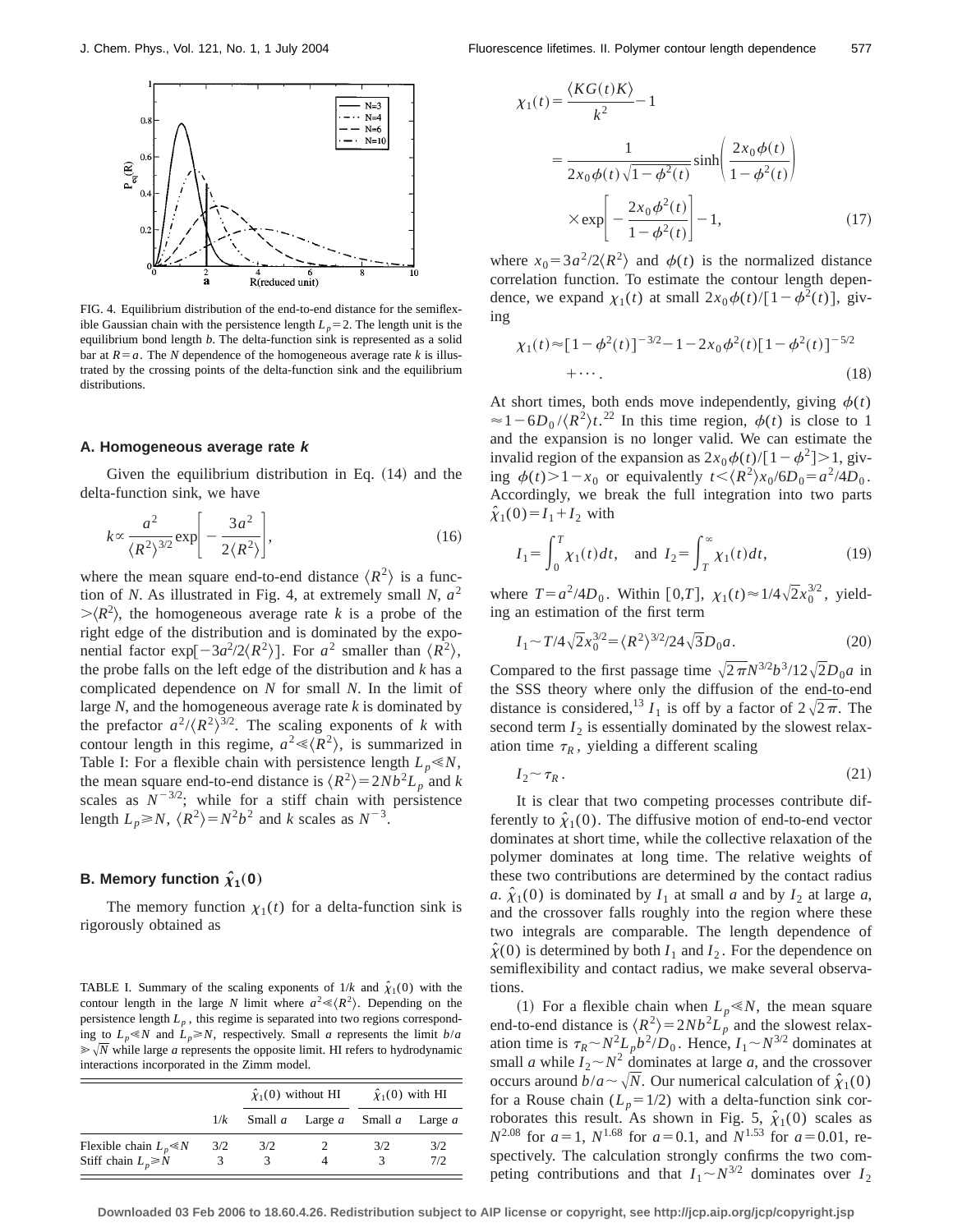

FIG. 5. The contour length dependence of  $\hat{\chi}_1(0) = \int_0^\infty \chi_1(t) dt$  for a deltafunction sink.  $\hat{\chi}_1(0)$  scales as  $N^{2.08}$  at  $a=1$ ,  $N^{1.68}$  at  $a=0.1$ , and  $N^{1.53}$  at  $a=0.01$ . Exact calculations are plotted with symbols and the scaling relations are shown in dashed lines.

 $\sim N^2$  as the contact radius decreases. The decreasing scaling exponents with the contact radii are also observed for an exponential quenching rate in Fig. 3, where  $\hat{\chi}_1(0)$  scales as  $N^{2.44}$  at  $a=1.0$  and  $N^{1.88}$  at  $a=0.1$ . Although the contour lengths are not large enough to show the asymptotic scalings, we are still able to distinguish the leading contributions at different radii, which is a generic effect of the two competing processes.

(2) For a stiff chain when  $L_p \ge N$ , the mean square endto-end distance is  $\langle R^2 \rangle = N^2 b^2$  and the slowest relaxation time is  $\tau_R \sim N^4 b^2 / L_p D_0$ . Consequently,  $I_1$  scales with the contour length as  $N^3$  and  $I_2$  scales as  $N^4$ . Srinivas and Bagchi's simulations<sup>21</sup> for a semiflexible chain with  $L_p$  comparable to the contour length and excluded volume effects reported an exponent of 2.6. This result lies between the flexible chain limit and the stiff chain limit.

~3! In the presence of hydrodynamic interactions, the normal modes of a semiflexible chain are approximated using the pre-averaged approximation for the hydrodynamics tensors introduced by Zimm.27,28 Details can be found in our previous work.<sup>22</sup> The scaling relations are summarized as:

$$
\begin{cases}\n\text{When } L_p \ll N, & I_1 \sim N^{3/2}, & I_2 \sim N^{3/2}; \\
\text{When } L_p \ge N, & I_1 \sim N^3, & I_2 \sim N^{7/2}.\n\end{cases} (22)
$$

Consequently,  $\hat{\chi}_1(0)$  scale with *N* and has a smaller exponent in presence of hydrodynamic effects.

In short summary, both  $1/k$  and  $\hat{\chi}_1(0)$  scale with the contour length for long polymer chains. The scaling exponents are listed in Table I. At small contact radius,  $\hat{\chi}_1(0)$  is dominated by the integral  $I_1$ , which depends only on the equilibrium end-to-end distance.  $I_1$  has the same scaling exponents with and without hydrodynamic interactions. While at large contact radius,  $\hat{\chi}_1(0)$  is dominated by the integral *I*<sup>2</sup> , which depends on the slowest relaxation time and has different scaling exponents with and without hydrodynamic interactions.

# **C. Intramolecular fluorescence quenching: Comparison with Eaton's experiments**

Quenching of the long-lived triplet state of tryptophan by cysteine provides an accurate way to measure the rate of loop formation in polymer chains. With tryptophan at one end of a semiflexible peptide and cysteine at the other, Eaton *et al.* were able to obtain the diffusion-limited rate of contact formation. They measured the length dependence and the viscosity dependence of the effective quenching rate by varying the number of intervening Ala-Gly-Gln sequences. The effective quenching rate is defined as the inverse of average lifetime,  $k_{\text{eff}}=1/\langle t\rangle \approx k/[1+k\hat{\chi}_1(0)]$ . In this section, we mainly address two important experimental findings by the Eaton group.

- $(1)$  The scaling of the effective quenching rate approaches  $N^{-3/2}$  for chain length  $N \sim 15$  but depends less on *N* for shorter peptides.<sup>2</sup>
- $(2)$  The diffusion coefficient required to fit the diffusioninfluenced rate is about ten times smaller than the value expected for free diffusion of the contacting residues.<sup>4</sup>

From the Gaussian distribution in Eq.  $(14)$  and the exponential quenching rate  $K(R) = q_0 \exp[-\gamma(R-a)]$ , the homogeneous average quenching rate is obtained as

$$
k = \langle K \rangle = \int_{a}^{\infty} q_0 e^{\gamma (R - a)} P_{eq}(R) dR
$$
  
= 
$$
\frac{1}{\sqrt{2\pi \zeta}} \exp\left[-\frac{1}{2\zeta}\right] \left(2 - 2\zeta + \sqrt{2\pi \zeta} (1 + \zeta) \right)
$$
  

$$
\times \exp\left[\frac{(1 + \zeta)^2}{2\zeta}\right] \text{erfc}\left[\frac{1 + \zeta}{\sqrt{2\zeta}}\right] \tag{23}
$$

with  $\zeta = \gamma^2 \langle R^2 \rangle /3$ . Given that  $\langle R^2 \rangle = 2NL_p b^2$  for a flexible chain and  $\gamma = a^{-1}$ ,  $\zeta$  is a large number for small *a* and large *N*. In the asymptotic limit  $\overline{\zeta} \to \infty$ ,  $\langle K \rangle$  reduces to  $q_0\sqrt{8/\pi}\zeta^{-3/2}$ and scales as  $N^{-3/2}$ . For the case where the contact radius is about the bond length, the asymptotic scaling is approached for large contour lengths. Furthermore,  $1/(K)$  does not exhibit a monotonic dependence on the contour length for short polypeptide chains due to the chain stiffness.

In Fig. 6, the effective quenching rate is calculated numerically with and without hydrodynamic interactions. The contour length dependence of the effective quenching rate is close to the experimental observation.<sup>2</sup> For short peptide chains,  $k\hat{\chi}_1(0) \ll 1$ , the overall quenching rate is dominated by the  $k$  given in Eq.  $(23)$ . At large N, the probe radius  $a$  falls on the left edge of the equilibrium distribution and *k* decreases with increasing *N*, which agrees favorably with the calculations of Eaton *et al.*<sup>4</sup> Our calculations predict a weaker dependence on *N* around  $N=3$  due to the chain stiffness. The probe position *a* for a short peptide chain with *N*  $=$  3 occurs at the right edge of the distribution, as illustrated in Fig. 4, and produces the small decline of the curve. In our simulation, the effective quenching rate for long peptide chains is dominated by  $1/\hat{\chi}_1(0)$ . In the absence of hydrodynamic interactions,  $1/\hat{\chi}_1(0)$  scales with the contour length as  $N^{-2}$  where the contact radius is comparable to the bond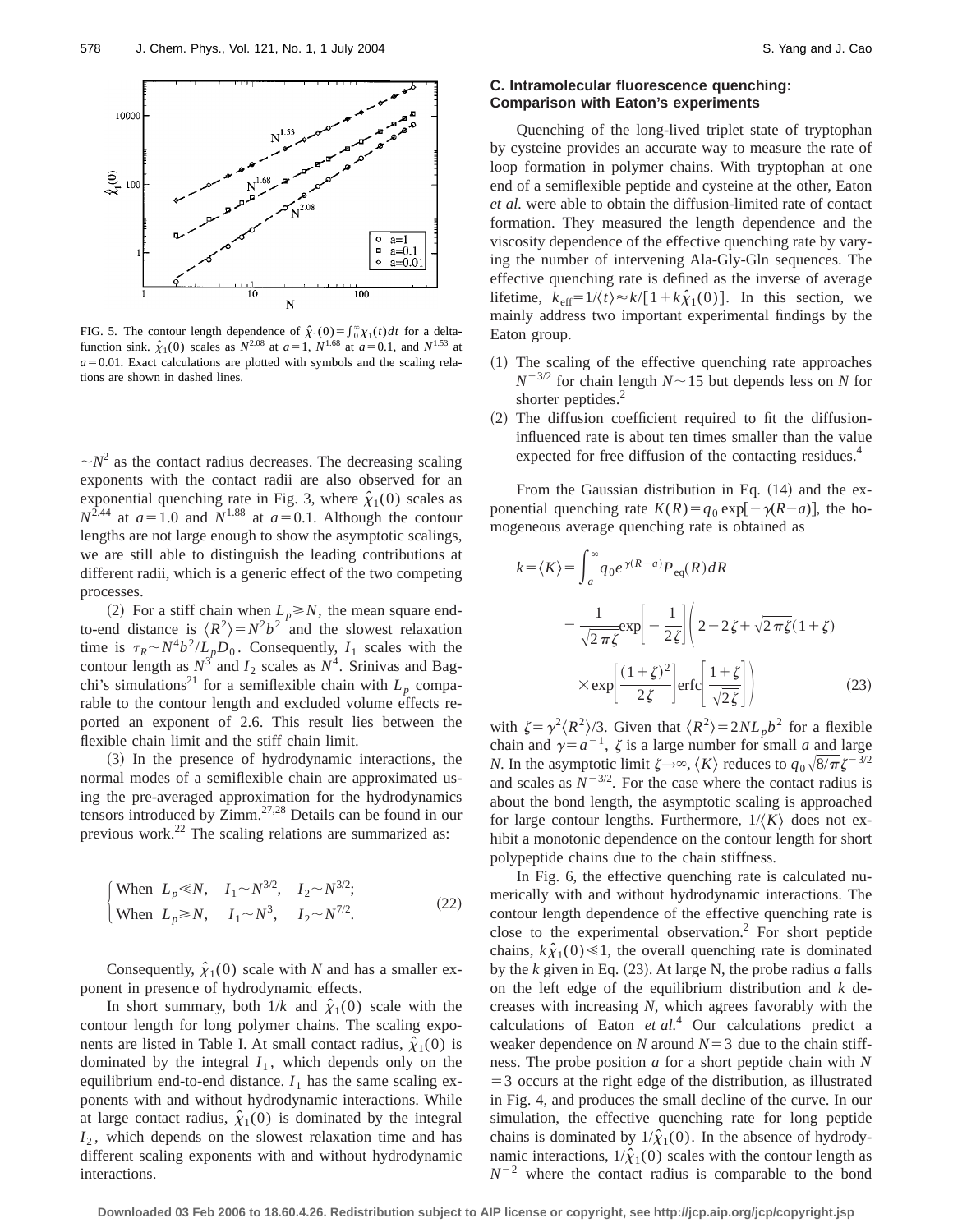

FIG. 6. Dependence of the effective quenching rate  $k_{\text{eff}}=1/\langle t \rangle$  on the chain length (a) without hydrodynamic interactions and (b) with hydrodynamic interactions. The time unit is  $b^2/6D_0$ . The persistence length is  $L_p=2$ , and the quenching rate at contact is estimated from experimental data to be  $q_0$  $=$  5.6. Due to the chain stiffness,  $k_{\text{eff}}$  does not have a monotonic scaling for very short chains. For a relatively long chain, the effective rate is dominated by  $1/\hat{\chi}_1(0)$ , yielding  $N^{-2}$  scaling without hydrodynamic interactions and  $N^{-3/2}$  scaling with hydrodynamic interactions, respectively. The  $N^{-3/2}$  scaling was observed by Eaton *et al.*<sup>2,4</sup> for  $N \sim 15$ .

length. While in the presence of hydrodynamic interactions,  $1/\hat{\chi}_1(0)$  scales with the contour length as  $N^{-3/2}$ , which was also observed by Eaton *et al.* for  $N \sim 15$ .

To better approximate the exponential quenching rate with the delta-function sink, the effective probe radius should be greater than the contact radius *a*. Real polymers are closer to the worm-like chain model than the semiflexible Gaussian chain model. The semiflexible Gaussian chain model normally gives smooth equilibrium distribution  $P_{eq}(R)$ , as shown in Fig. 4, while the worm-like chain model predicts much sharper decay at right edges of the distribution.<sup>4,29</sup> Therefore, the worm-like chain model predicts sharper decay of *k* as *a* falls at the right edge of the distribution. As a combination of these two effects, the homogeneous average quenching rate  $k=\langle K(R) \rangle$  should decline faster at small contour lengths, as demonstrated in Eaton's experiments.<sup>4</sup>

In general, the effective diffusion process of the end-toend distance *R* is non-Markovian. A natural way to introduce an effective diffusion coefficient is

$$
D_{\text{eff}} = \frac{\langle R^2 \rangle}{6 \int_0^\infty \phi(t) dt}.
$$
 (24)

This definition differs from  $D_0=2k_BT/\zeta$  used in Pastor, Zwanzig and Szabo's work $13$  and reflects the independent motion of the polymer beads at both ends while containing no information on the collective motion of the whole polymer chain. A simple calculation shows that  $D_{\text{eff}}$  given by Eq. (24) is about seven times smaller than  $2k_BT/\zeta$  for chains of length  $N=10$  at 1 cp and 293 K, in agreement with the experimental findings of Eaton *et al.*2,4

### **D. Fluorescence resonance energy transfer: Lifetime and quantum yield**

Another laser-induced fluorescence spectroscopy technique that provides complementary information on the internal relaxation of biopolymers is fluorescence resonance energy transfer (FRET). This technique has been extensively used in single-molecule studies of conformational dynamics of proteins, DNAs, RNAs and other biomolecules. $7-9$  The inverse power-law transfer rate diverges at  $R \rightarrow 0$  where the transition dipole–dipole interaction no longer holds. To facilitate the calculation, we use a modified expression for *K*(*R*)

$$
K(R) = \frac{k_F}{\epsilon + (R/R_F)^6},\tag{25}
$$

where  $\epsilon$  is a small quantity that represents the breakdown of the weak dipole–dipole interaction for small *R*. This expression reduces to the quantum yield for FRET processes when  $\epsilon$ =1. Thus the discussion applies to quantum yield measurements as well. The Fourier transform of the FRET rate is

$$
K(\mathbf{q}) = \frac{2\pi^2 k_F R_F^2}{3q\epsilon^{2/3}} \left\{ \exp[-qR_F\epsilon^{1/6}] + \exp\left[-\frac{qR_F\epsilon^{1/6}}{2}\right] \right.
$$

$$
\left[-\cos\left(\frac{\sqrt{3}}{2}qR_F\epsilon^{1/6}\right) + \sqrt{3}\sin\left(\frac{\sqrt{3}}{2}qR_F\epsilon^{1/6}\right)\right] \right\},
$$
(26)

which reduces to  $2\pi^2 R_F^3 k_F/3\sqrt{\epsilon}$  when  $qR_F\epsilon^{1/6} \ll 1$ . Considering that  $\epsilon$  is a small number, the FRET rate is well approximated by a delta-function sink  $K(R) = k_0 \delta(R - R_F)$  with  $k_0$  $= \pi R_F k_F/(6\sqrt{\epsilon})^{22}$  The contour length dependence roughly follows Table I.

#### **IV. CONCLUSION AND DISCUSSIONS**

Here we summarize our findings. For the fluorescencequenching process in a polymer chain, the fluorescence lifetime is not equivalent to the first passage time unless the quenching rate is infinitely fast and localized at the contact radius. Based on a generalized Wilemski–Fixman formalism, the fluorescence lifetime distribution function can be decomposed into memory functions that are measurable in singlemolecule experiments. A sufficient criteria,  $k \tau_R < 1$ , for the validity of the WF approximation is obtained from the expansion for a Gaussian process. This criteria for a Gaussian chain predicts that  $\langle t \rangle = 1/k + \hat{\chi}_1(0)$  is a reliable approximation for small contact radii, slow quenching rates or short contour lengths. The theoretical prediction is corroborated by computer simulations of quenching processes in a Rouse chain.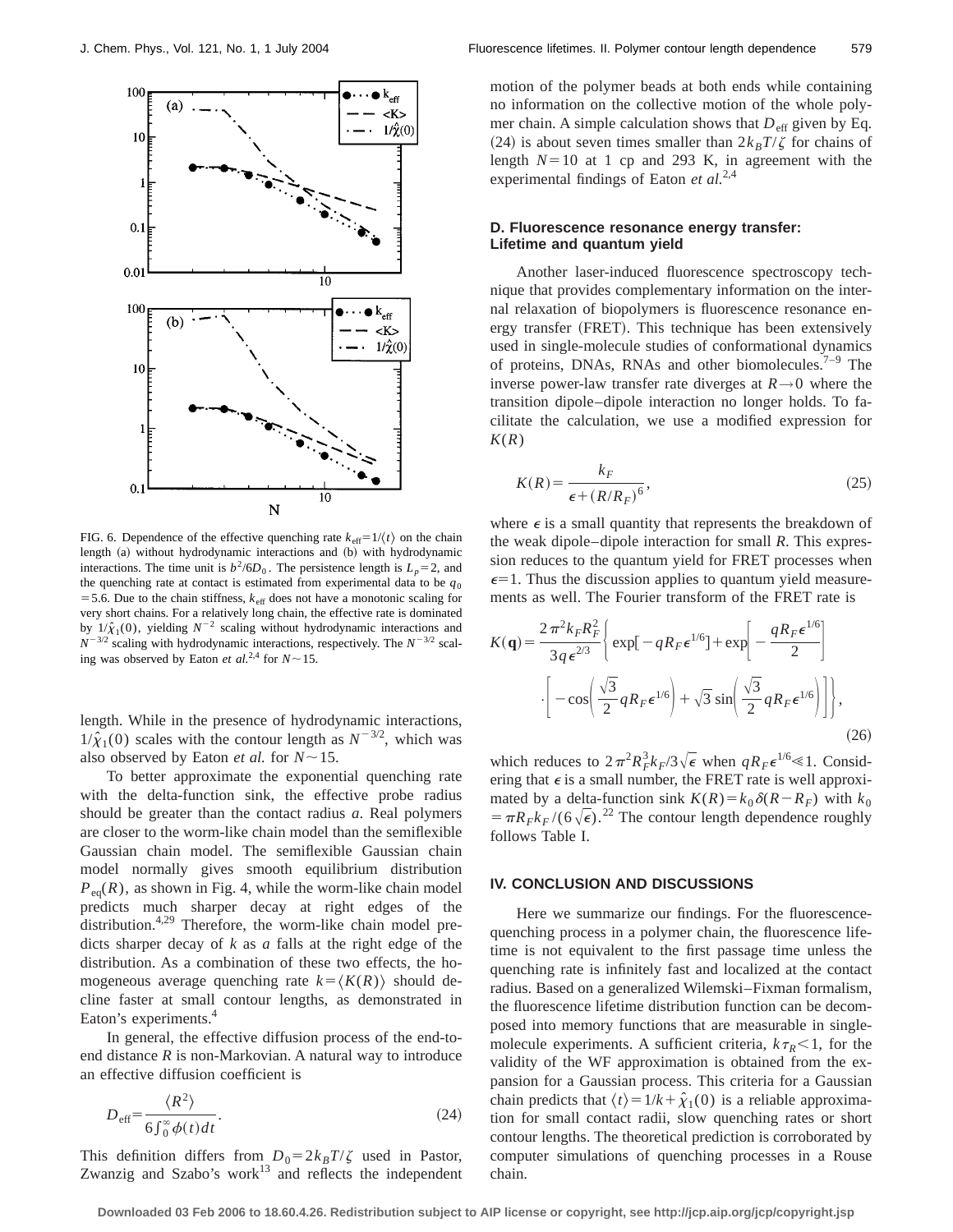The dependence of physical properties, such as average fluorescence lifetime, on the chain length is crucial for characterizing polymers and can be used to quantitatively determine the chain stiffness. For reaction kinetics in the diffusion-controlled regime, the average fluorescence lifetime is well approximated by  $\langle t \rangle = 1/k + \hat{\chi}_1(0)$ . For localized reaction rate  $K(R) = q_0 \delta(R - a)$ , where *a* is the contact radius for fluorescence quenching or the Förster radius for FRET,  $1/k$  scales as  $N^{3/2}$  for flexible chains and  $N^3$  for stiff chains. The scaling of the  $\hat{\chi}_1(0)$  with the contour length *N* is characterized by two competing processes, the independent motion of the end-to-end vector and the slowest relaxation of polymer. The former dominates at a small contact radius and the latter dominates at a large contact radius. For flexible chains,  $\hat{\chi}_1(0)$  scales as  $N^2$  at a large contact radius and  $N^{3/2}$ at a small contact radius, while for stiff chains,  $\hat{\chi}_1(0)$  scales as  $N^3$  at a large contact radius and  $N^4$  at a small contact radius. The scaling relation for a flexible chain agrees well with Szabo's simulation.<sup>13</sup> Srinivas and Bagchi's simulations of a semiflexible chain with  $L_p$  comparable to contour length gives an exponent of 2.6 for  $\langle t \rangle$ , which lies between the flexible and the stiff limits. $^{21}$  In the presence of hydrodynamic interactions,  $\hat{\chi}_1(0)$  has a smaller scaling exponent, which scales as  $N^{3/2}$  for a flexible chain, and as  $N^3$  at a small contact radius and  $N^{7/2}$  at a large contact radius for a stiff chain.

An application of the scaling relations to the fluorescence-quenching experiments by Eaton and his group clarifies two findings:

(1) For intramolecular fluorescence-quenching processes, the effective quenching rate is given by  $k_{\text{eff}}=1/\langle t \rangle$ . For long polymer chains, the effective quenching rate is dominated by  $\hat{\chi}_1(0)$  and exhibits  $N^{-3/2}$  scaling. For short polymer chains, the effective quenching rate is determined by *k*, the homogeneous average rate; *k* decreases as *N* increases when the contact radius falls on the left edge of the equilibrium distribution  $P_{eq}(R)$ , and increases with *N* when the contact radius falls on the right edge of the equilibrium distribution. Our calculations agree quantitatively with the experimental data of Eaton *et al.*<sup>4</sup> where the effective quenching rate  $k_{\text{eff}}$  approaches the  $N^{-3/2}$  scaling for long polymer chains and depends less on *N* for short chains.

 $(2)$  Through normal mode decomposition, Markovian relaxation of the end-to-end distance for a semiflexible chain is composed of a number of Markovian processes. The end-to-end distance undergoes an effective diffusion on the potential of mean force. Phenomenologically, the effective diffusion coefficient is related to the distance correlation function by  $6D_{\text{eff}} \int_0^\infty \phi(t) dt = \langle R^2 \rangle$ . Numerical calculations demonstrate that  $D_{\text{eff}}$  for  $N=10$  is about seven times smaller than the bead diffusion coefficient  $D_0$  $=2k_BT/\zeta$  at 1 cp and 293 K. This theoretical prediction agrees with recent experimental findings by Eaton and his co-workers. The effective diffusion constant required to fit the diffusion-influenced rates in their experiments is about ten times smaller compared to the free diffusion of the residues.<sup>2,4</sup>

### **ACKNOWLEDGMENTS**

This research was supported by the NSF Career Award (Grant No. Che-0093210) and the Petroleum Research Fund administrated by the American Chemical Society. J.C. is a recipient of the Camille Dreyfus Teacher-Scholar Award. We would like to thank Dr. Eaton for sending us their preprint.

## **APPENDIX A: EQUIVALENCE OF BOUNDARY CONDITION AND DELTA-FUNCTION SINK**

For a one-dimensional delta-function sink, *K*(*x*)  $= k_0 \delta(x-a)$ , the homogeneous average rate is *k*  $=k_0P_{eq}(a)$ . Let us now obtain  $\hat{\chi}_1(0)$  from the rate–rate correlation function

$$
k^{2}\hat{\chi}_{1}(0) = \int \eta(x)P_{\text{eq}}(x)(K(x)-k)dx.
$$
 (A1)

With the adjoint operator  $\mathcal{L}^+$  definition which was used by Szabo–Schulten–Schulten in their solution to diffusion with an absorbing boundary,  $\eta(x)$  satisfies

$$
\mathcal{L}^+ \eta(x) = -(K(x) - k). \tag{A2}
$$

The adjoint operator  $\mathcal{L}^+ = e^{\beta U} \partial_x (D(x) e^{-\beta U} \partial_x)$  depends on the general position dependent diffusion coefficient  $D(x)$ . Considering now the boundary conditions  $\eta(x \rightarrow t\infty) = 0$ , we have

$$
\eta(x) = \int_{-\infty}^{x} \frac{e^{\beta U(y)}}{D(y)} dy \int_{y}^{\infty} (K(\xi) - k) e^{-\beta U(\xi)} d\xi.
$$
 (A3)

Substituting this equation into Eq.  $(A1)$  and averaging over the equilibrium distribution  $P_{eq}(x)$  $= (\int_{-\infty}^{\infty} e^{-\beta U(y)} dy)^{-1} e^{-\beta U(x)}$ , we obtain

$$
k^{2}\hat{\chi}_{1}(0) = \left(\int_{-\infty}^{\infty} e^{-\beta U(y)} dy\right)^{-1} \int_{-\infty}^{\infty} \frac{e^{\beta U(x)}}{D(x)}
$$

$$
\times dx \left[\int_{x}^{\infty} e^{-\beta U(y)} (K(y) - k) dy\right]^{2}.
$$
 (A4)

Therefore,  $\hat{\chi}_1(0)$  is given by

$$
\hat{\chi}_1(0) = \left(\int_{-\infty}^{\infty} e^{-\beta U(y)} dy\right)^{-1} \int_{-\infty}^{a} \frac{e^{\beta U(x)}}{D(x)} \times dx \left[\int_{-\infty}^{x} e^{-\beta U(y)} dy\right]^{2} + \left(\int_{-\infty}^{\infty} e^{-\beta U(y)} dy\right)^{-1} \times \int_{a}^{\infty} \frac{e^{\beta U(x)}}{D(x)} dx \left[\int_{x}^{\infty} e^{-\beta U(y)} dy\right]^{2}.
$$
\n(A5)

And the average lifetime is

$$
\langle t \rangle = \frac{1}{k} + \left( \int_{-\infty}^{\infty} e^{-\beta U(y)} dy \right)^{-1} \int_{-\infty}^{a} \frac{e^{\beta U(x)}}{D(x)} \times dx \left[ \int_{-\infty}^{x} e^{-\beta U(y)} dy \right]^{2} + \left( \int_{-\infty}^{\infty} e^{-\beta U(y)} dy \right)^{-1} \times \int_{a}^{\infty} \frac{e^{\beta U(x)}}{D(x)} dx \left[ \int_{x}^{\infty} e^{-\beta U(y)} dy \right]^{2}.
$$
 (A6)